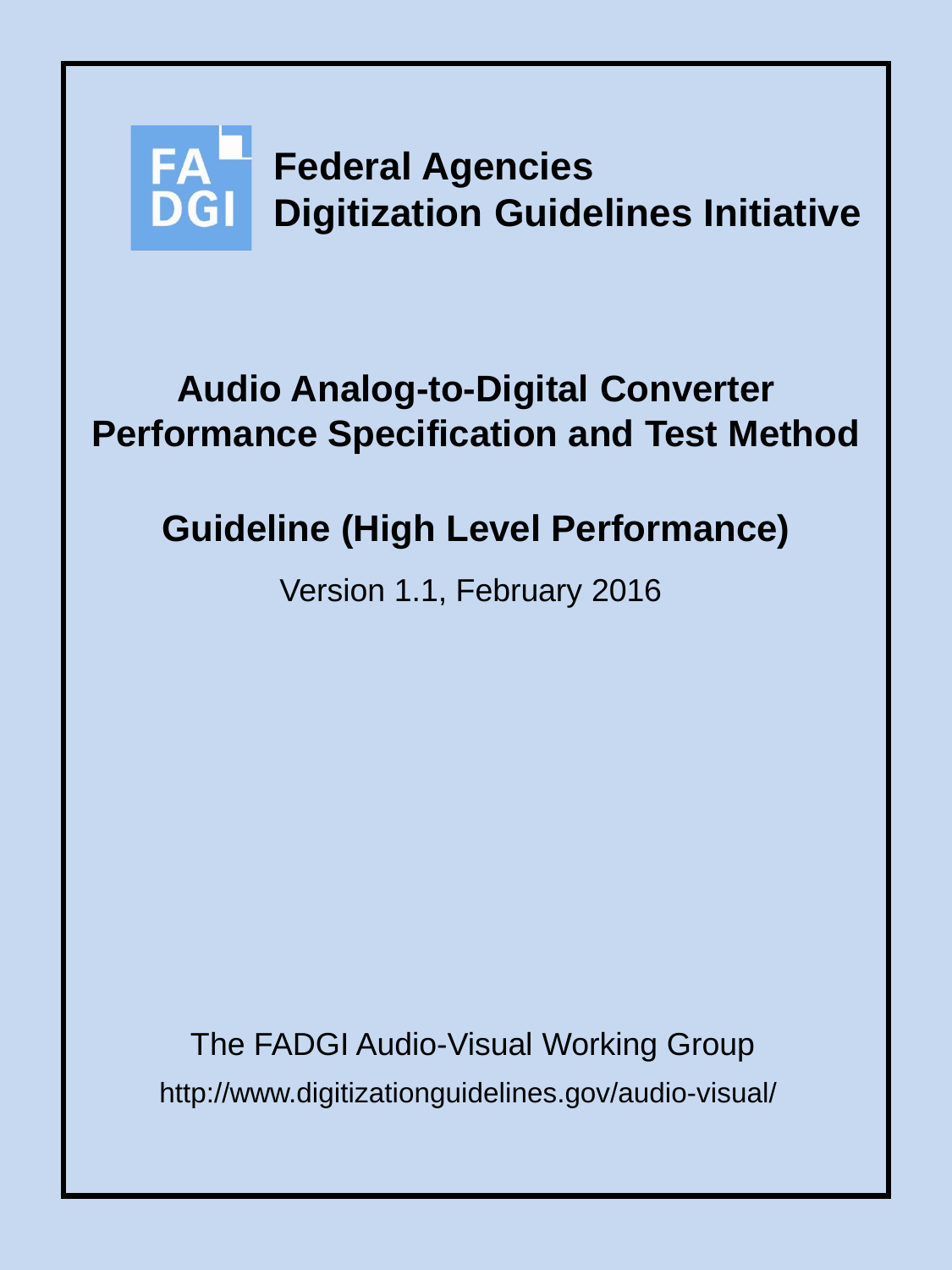# **Audio Analog-to-Digital Converter Performance Specification and Test Method**

**Guideline (High Level Performance)**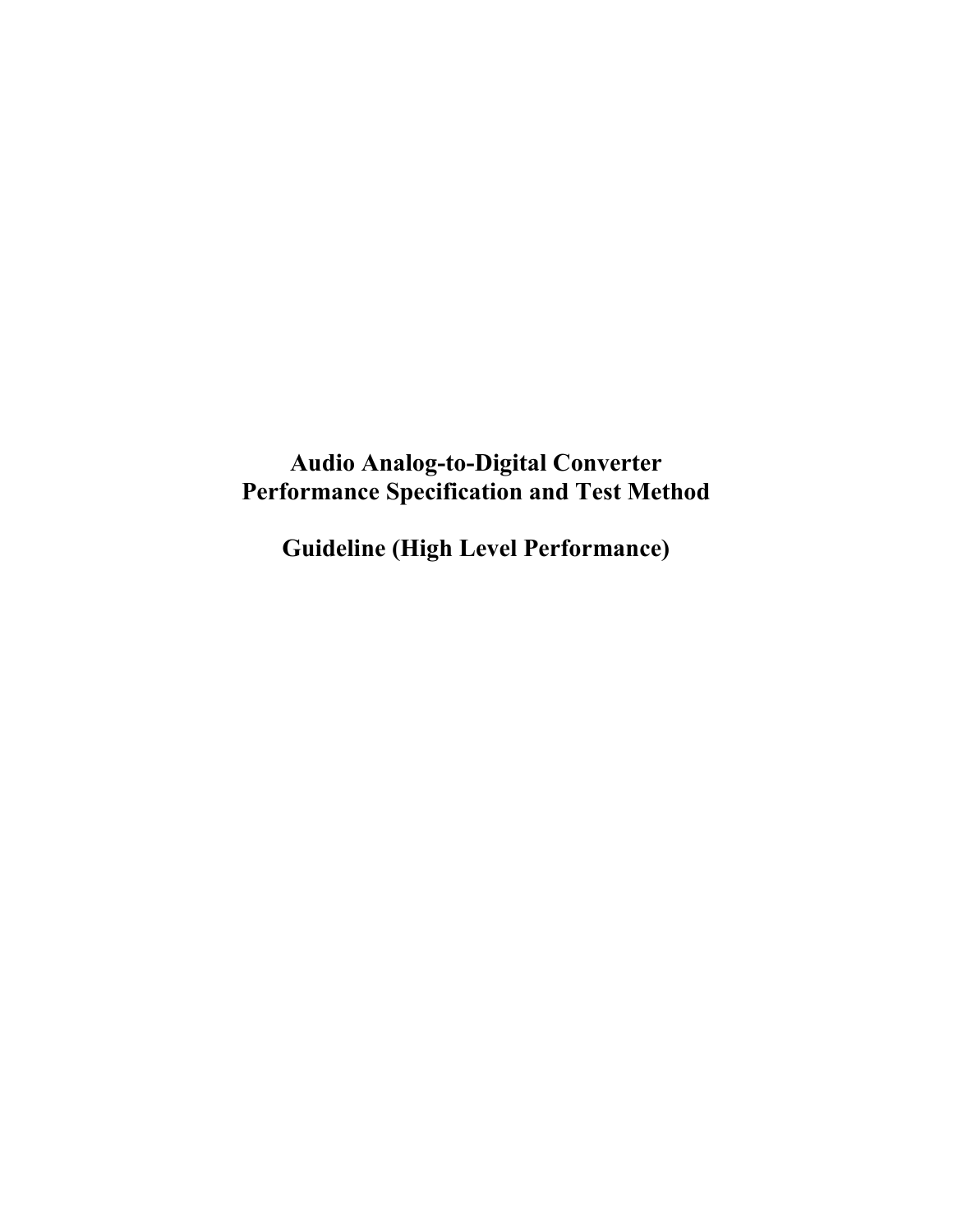# **Table of Contents**

| Appendix A. Definitions and Specifications: High-Quality-Level Testing of ADCs  12 |  |
|------------------------------------------------------------------------------------|--|
| $\mathbf{1}$                                                                       |  |
| 2.                                                                                 |  |
| 3.                                                                                 |  |
|                                                                                    |  |
| 1.                                                                                 |  |
| 2.                                                                                 |  |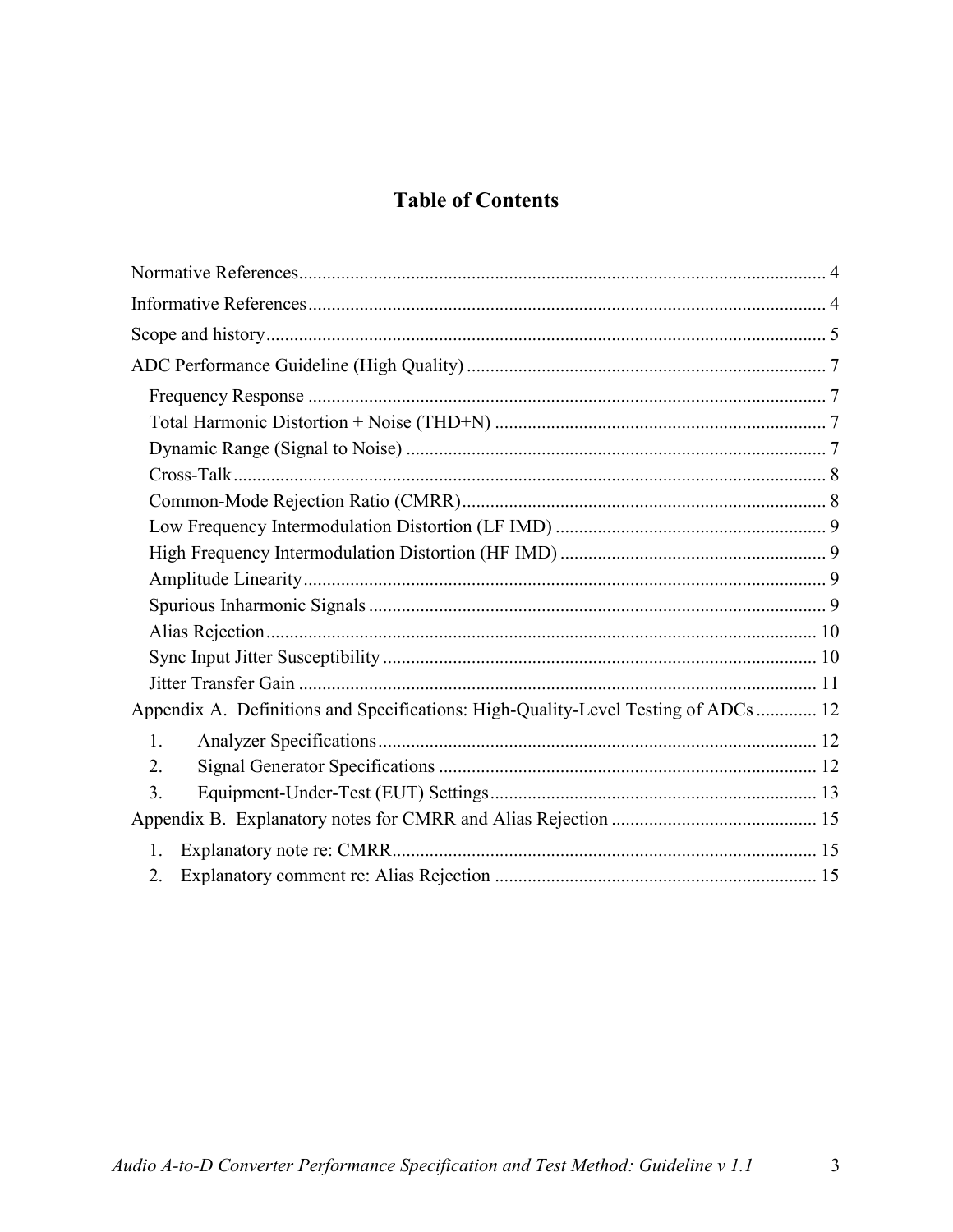#### <span id="page-3-0"></span>**Normative References**

Audio Engineering Society*. AES17-1998 (r2009): AES standard method for digital audio engineering — Measurement of digital audio equipment;* Revision of AES17-1991. Retrieved on 2012-08-13 from: [http://www.aes.org/publications/standards/search.cfm?docID=21.](http://www.aes.org/publications/standards/search.cfm?docID=21)

Federal Agencies Digitization Guidelines Initiative. *Audio Analog-to-Digital Converter Performance Specification and Test Method: Guideline (High Level Performance), v 1.0*. 2012 version. Retrieved on 2016-02-09 from: [http://www.digitizationguidelines.gov/audio-visual/documents/ADC\\_performGuide\\_20120820.pdf.](http://www.digitizationguidelines.gov/audio-visual/documents/ADC_performGuide_20120820.pdf)

International Association of Sound and Audiovisual Archives (IASA) Technical Committee. *IASA TC 04: Guidelines on the Production and Preservation of Digital Audio Objects*; Second edition. Retrieved 2012-08-13 from: [http://www.iasa-web.org/tc04/audio-preservation.](http://www.iasa-web.org/tc04/audio-preservation)

International Electrotechnical Commission. *IEC 60268-3: Sound system equipment - Part 3: Amplifiers;*  Edition 3. International Electrotechnical Commission.

 Retrieved 2012-08-13 from: [http://webstore.iec.ch/webstore/webstore.nsf/artnum/026708!opendocument.](http://webstore.iec.ch/webstore/webstore.nsf/artnum/026708!opendocument)

International Electrotechnical Commission. *IEC 61260-1: Electroacoustics - Octave-band and fractional-octave-band filters - Part 1: Specifications*. Retrieved 2015-08-30 from: [https://webstore.iec.ch/publication/5063.](https://webstore.iec.ch/publication/5063)

International Electrotechnical Commission. *IEC-61606-3: Audio and audiovisual equipment - Digital audio parts - Basic measurement methods of audio characteristics - Part 3: Professional use*. Edition 1. Retrieved 2012-08-13 from: [http://webstore.iec.ch/webstore/webstore.nsf/artnum/041968!opendocument.](http://webstore.iec.ch/webstore/webstore.nsf/artnum/041968!opendocument)

#### <span id="page-3-1"></span>**Informative References**

Ballou, Glen, ed. *Handbook for Sound Engineers, The New Audio Cyclopedia*; 2<sup>nd</sup> edition. Boston: Focal Press, 1998.

Federal Agencies Digitization Guidelines Initiative. *Audio Analog-to-Digital Converter Performance Specification and Test Method Introduction*.

 Retrieved on 2012-08-20 from: [http://www.digitizationguidelines.gov/audio-visual/documents/ADC\\_performIntro\\_20120820.pdf.](http://www.digitizationguidelines.gov/audio-visual/documents/ADC_performIntro_20120820.pdf)

Federal Agencies Digitization Guidelines Initiative. *ADC Performance Testing: Report on Project Development During 2015. Expert Consultant Report for the Audio-Visual Working Group*, Retrieved on 2016-02-16 from:

[http://www.digitizationguidelines.gov/audio-visual/documents/ADC\\_report\\_20160216.pdf.](http://www.digitizationguidelines.gov/audio-visual/documents/ADC_report_20160216.pdf)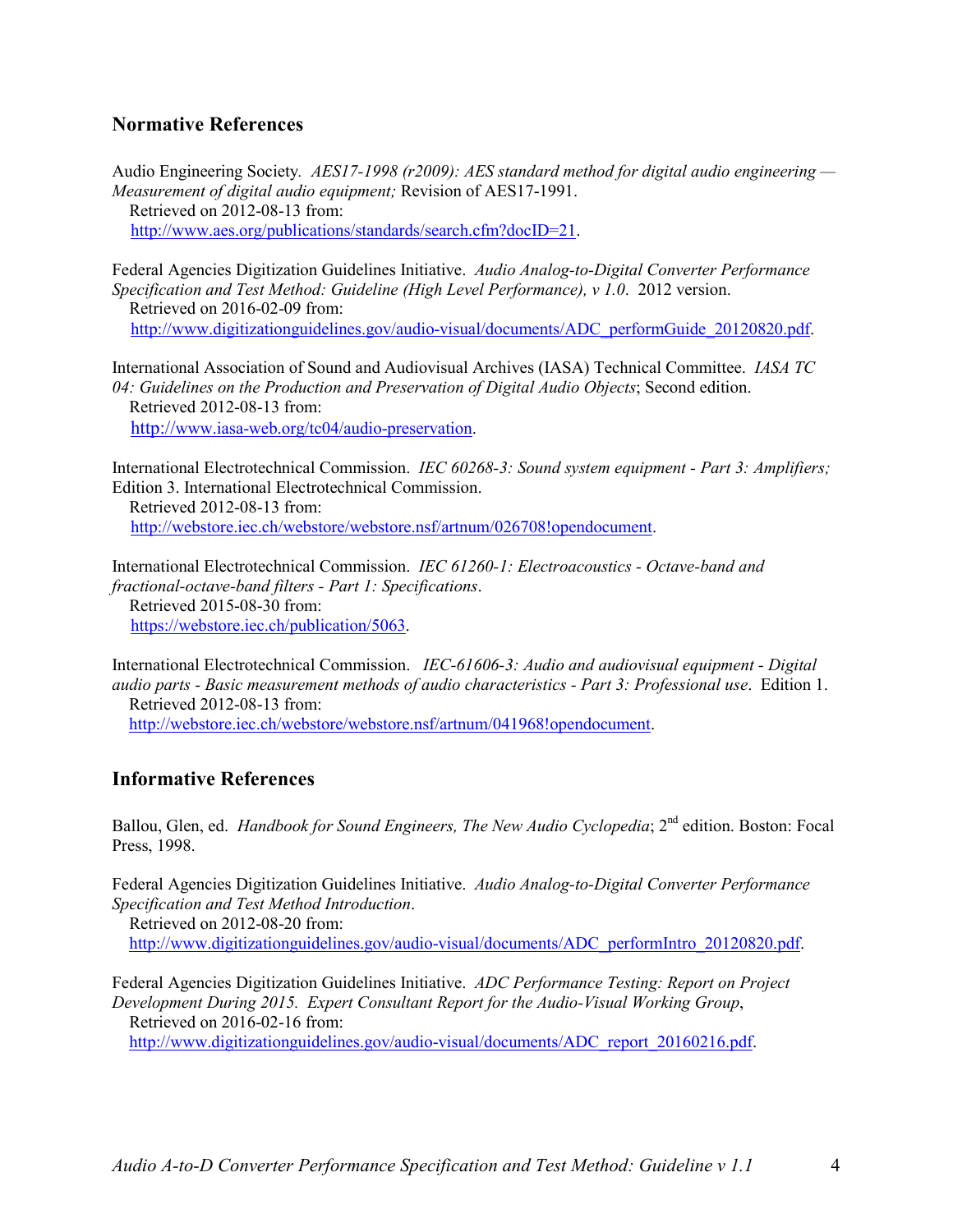Fielder, Louis D., *Dynamic Range Requirement for Subjective Noise Free Reproduction of Music*. In *69th AES Convention* (1981). Retrieved on 2012-08-13 from: <http://www.aes.org/e-lib/browse.cfm?elib=11981>

Fielder, Louis D. *Human Auditory Capabilities and their Consequences in Digital Converter Design*. In *7th International AES Conference: Audio in Digital Times* (May 1989). Retrieved on 2012-08-13 from: <http://www.aes.org/e-lib/browse.cfm?elib=5486>

Moore, Brian C. J. *An Introduction to the Psychology of Hearing*;  $5<sup>th</sup>$  edition. Amsterdam ; Boston : Academic Press, 2003

Pohlmann, Ken C. *Principles of Digital Audio;* 4<sup>th</sup> edition. New York: McGraw-Hill, 2000.

Pohlmann, Ken C. *Measurement and Evaluation of Analog-to-Digital Converters Used in the Long-Term Preservation of Audio Recordings*. Council on Library and Information Resources. Retrieved on 2012-08-13 from: <http://www.clir.org/pubs/resources/ad-converters-pohlmann.pdf>

Watkinson, John. *The Art of Digital Audio*; 3<sup>rd</sup> edition. Oxford ; Boston: Focal Press, 2001.

#### <span id="page-4-0"></span>**Scope and history**

This document specifies a set of metrics and methods pertaining to the performance of the audio analog-to-digital converters (ADCs) used in preservation reformatting workflows. This 2016 version 1.1 is an update of version 1.0 of the guideline published in August 2012: *Audio Analogto-Digital Converter Performance Specification and Test Method: Guideline (High Level Performance), v 1.0*, cited below.

Version 1.1 includes adjustments to the methods and pass-fail recommendations for several of the metrics and adds explanatory notes for Common-Mode Rejection Ratio and Alias Rejection. An item-by-item comparison of v 1.0 and v 1.1 is provided in the report titled *ADC Performance Testing: Report on Project Development During 2015*, cited below.

This guideline is one of six related documents pertaining to ADC system performance. The five companion documents are:

- *Audio Analog-to-Digital Converter Performance Specification and Test Method: Introduction* (August 2012). This is the main explanatory document. o [http://www.digitizationguidelines.gov/audio-visual/documents/ADC\\_performIntro\\_20120820.pdf](http://www.digitizationguidelines.gov/audio-visual/documents/ADC_performIntro_20120820.pdf)
- *ADC Performance Testing: Report on Project Development During 2015*. Expert Consultant Report for the Audio-Visual Working Group, Federal Agencies Digitization Guidelines Initiative, February 16, 2016. This report includes an explanation of the changes made to the 2012 guideline in order to produce the 2016 guideline.
	- o [http://www.digitizationguidelines.gov/audio-visual/documents/ADC-report\\_20160216.pdf.](http://www.digitizationguidelines.gov/audio-visual/documents/ADC-report_20160216.pdf)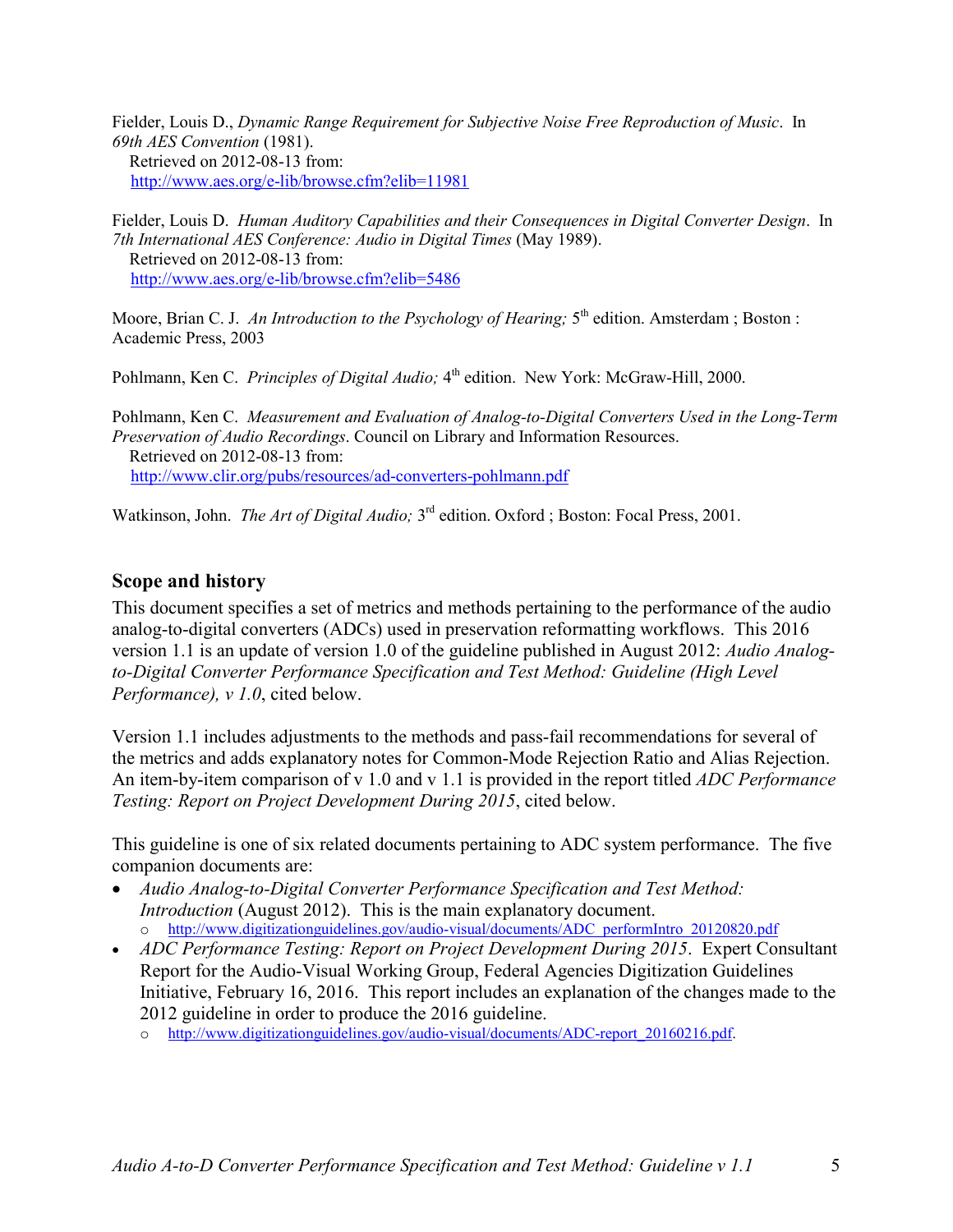- Federal Agencies Digitization Guidelines Initiative. *Audio Analog-to-Digital Converter Performance Specification and Test Method: Guideline (High Level Performance), v 1.0.* 2012 version.
	- o [http://www.digitizationguidelines.gov/audio-visual/documents/ADC\\_performGuide\\_20120820.pdf.](http://www.digitizationguidelines.gov/audio-visual/documents/ADC_performGuide_20120820.pdf)
- *Assess Audio System Evaluation Tools: Consultant's Initial Report* (March 2011) [http://www.digitizationguidelines.gov/audio-visual/documents/FADGI\\_Audio\\_EvalPerf\\_Report.pdf](http://www.digitizationguidelines.gov/audio-visual/documents/FADGI_Audio_EvalPerf_Report.pdf)
- Previous draft of the introductory discussion and performance guideline (February 2012) o [http://www.digitizationguidelines.gov/audio-visual/documents/ADC\\_Perf\\_Test\\_2012-02-24.pdf](http://www.digitizationguidelines.gov/audio-visual/documents/ADC_Perf_Test_2012-02-24.pdf)

The Working Group's expert consultant Chris Lacinak (Audiovisual Preservation Solutions) was the principal investigator and main author for all of these documents. In the effort that led to this guideline, Lacinak worked closely with the audio engineer Phillip Sztenderowicz.<sup>[1](#page-5-0)</sup> During earlier phases of this project, Lacinak received valuable guidance from a number of members of the Working Group and from outside experts, notably Richard Cabot<sup>[2](#page-5-1)</sup> and Ian Dennis.<sup>[3](#page-5-2)</sup>

ADC performance is the central element within the larger topic of audio digitization system performance, which also includes the problem of interstitial errors, where samples are dropped or otherwise altered in the final digital audio file, and consideration of the impact of other devices, cables, or interfaces that may be placed in the signal chain. Interstitial errors and their identification has been the subject of a separate investigation by the Working Group, with results published in 2013, [4](#page-5-3) while the impact of other system elements is out of scope at this time.

The metrics specified in the guideline pertain to the production of files using the highest quality ADC devices. Comments from within and without the Working Group, however, have called attention to the range of types of archival organizations, some with strong resources and others in modest circumstances. Commentators have also noted the variation in the categories of material to be reformatted, asking if there might be circumstances in which relaxed levels of device performance would be acceptable. The Working Group's initial investigation of this topic is covered in *ADC Performance Testing: Report on Project Development During 2015*, cited above.

 $\overline{a}$ 

<span id="page-5-0"></span><sup>&</sup>lt;sup>1</sup> Sztenderowicz participated in this project under the auspices of Audiovisual Preservation Solutions; he also works as a technical engineer at Sterling Sound in New York.

<span id="page-5-1"></span> $2$  Richard C. Cabot has a Ph.D. from Rensselaer Polytechnic Institute and his professional career has included work at Tektronix, Audio Precision (which he co-founded), XFRM, Inc., and Qualis Audio. Cabot also chairs the committee that developed the AES-17 digital audio measurement standard.<br><sup>3</sup> Ian Dennis is the co-founder and Chief Technical Officer at Prism Sound, a well-known manufacturer of digital

<span id="page-5-2"></span>audio systems.

<span id="page-5-3"></span><sup>&</sup>lt;sup>4</sup> Main report[: http://www.digitizationguidelines.gov/audio-visual/documents/Interstitial\\_Error\\_Report\\_2013-04-](http://www.digitizationguidelines.gov/audio-visual/documents/Interstitial_Error_Report_2013-04-08.pdf) [08.pdf.](http://www.digitizationguidelines.gov/audio-visual/documents/Interstitial_Error_Report_2013-04-08.pdf) Appendixes: [http://www.digitizationguidelines.gov/audio-visual/documents/Interstitial\\_Error\\_Appen\\_2012-](http://www.digitizationguidelines.gov/audio-visual/documents/Interstitial_Error_Appen_2012-09-11.pdf) [09-11.pdf.](http://www.digitizationguidelines.gov/audio-visual/documents/Interstitial_Error_Appen_2012-09-11.pdf)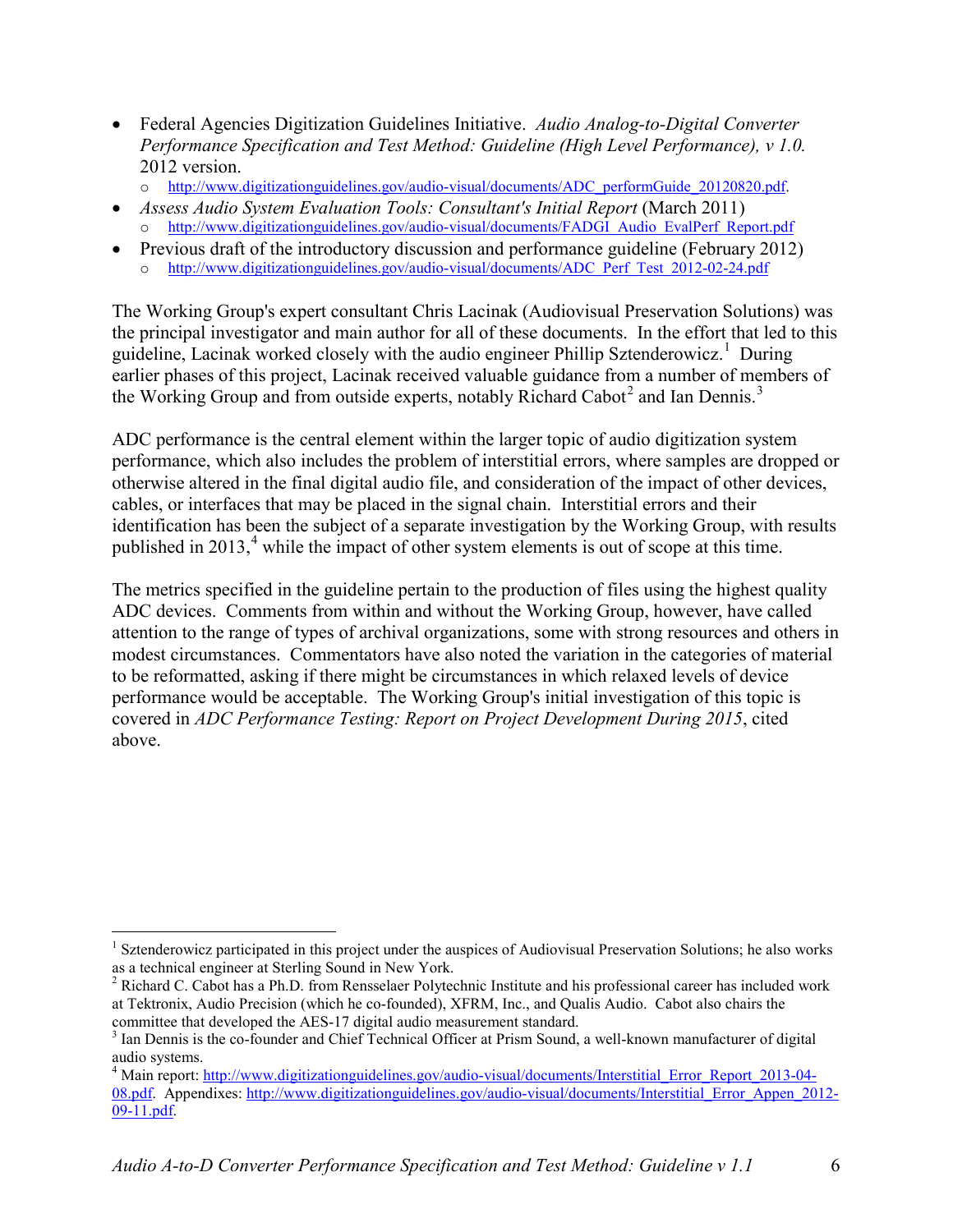# <span id="page-6-0"></span>**ADC Performance Guideline (High Quality)**

<span id="page-6-1"></span>

| <b>Test Name</b>   | <b>Frequency Response</b>                                                                                                                                                                                                                                                 |                           |              |  |  |  |  |
|--------------------|---------------------------------------------------------------------------------------------------------------------------------------------------------------------------------------------------------------------------------------------------------------------------|---------------------------|--------------|--|--|--|--|
| <b>Test Method</b> | Frequency response shall be measured at $-20$ dBFS with a<br>sinewave whose frequency varies from 10 Hz to 50 kHz in steps<br>no larger than 10 per octave. Results should be reported as a<br>graph and the greatest point of variation shall be documented in<br>$dB$ . |                           |              |  |  |  |  |
| Performance        | <b>Sample Rate</b>                                                                                                                                                                                                                                                        | Limit<br><b>Frequency</b> |              |  |  |  |  |
| Specification      | 48kHz                                                                                                                                                                                                                                                                     | $20 - 20k$ Hz             | $+/- 0.1$ dB |  |  |  |  |
|                    | 96kHz                                                                                                                                                                                                                                                                     | $20 - 20k$ Hz             | $+/- 0.1$ dB |  |  |  |  |
|                    | $+/- 0.5$ dB<br>96kHz<br>20k - 40k Hz                                                                                                                                                                                                                                     |                           |              |  |  |  |  |

<span id="page-6-2"></span>

| <b>Test Name</b>             | <b>Total Harmonic Distortion + Noise (THD+N)</b>                                                                                                                                                                                                                                                                                                                                                                                                                                                        |             |       |  |  |
|------------------------------|---------------------------------------------------------------------------------------------------------------------------------------------------------------------------------------------------------------------------------------------------------------------------------------------------------------------------------------------------------------------------------------------------------------------------------------------------------------------------------------------------------|-------------|-------|--|--|
| <b>Test Method</b>           | The EUT shall be stimulated with a low distortion sine wave.<br>The test signal present in the output shall be removed with a<br>notch filter and bandwidth limited from 20 Hz to 20 kHz. The<br>RMS amplitude is reported as a ratio to the RMS amplitude of<br>the unfiltered signal. The measurement should be performed at<br>the following amplitude and frequency combinations: -1.0 dBFS<br>at 41 Hz, 997 Hz and 6597 Hz, -10 dBFS at 997 Hz, and -20<br>dBFS at 997 Hz, and -60 dBFS at 997 Hz. |             |       |  |  |
| Performance<br>Specification | Limit<br>Level<br>Freq<br>(unweighted)                                                                                                                                                                                                                                                                                                                                                                                                                                                                  |             |       |  |  |
|                              | Hz                                                                                                                                                                                                                                                                                                                                                                                                                                                                                                      | <b>dBFS</b> |       |  |  |
|                              | 41                                                                                                                                                                                                                                                                                                                                                                                                                                                                                                      | $-1$        | $-95$ |  |  |
|                              | $-95$<br>997<br>$-1$                                                                                                                                                                                                                                                                                                                                                                                                                                                                                    |             |       |  |  |
|                              | 6597                                                                                                                                                                                                                                                                                                                                                                                                                                                                                                    |             |       |  |  |
|                              | $-10$<br>$-95$<br>997                                                                                                                                                                                                                                                                                                                                                                                                                                                                                   |             |       |  |  |
|                              | 997                                                                                                                                                                                                                                                                                                                                                                                                                                                                                                     | $-20$       | -90   |  |  |
|                              | 997                                                                                                                                                                                                                                                                                                                                                                                                                                                                                                     | $-60$       | -50   |  |  |

<span id="page-6-3"></span>

| <b>Test Name</b>   | <b>Dynamic Range (Signal to Noise)</b>                             |                                                               |                                                               |  |  |
|--------------------|--------------------------------------------------------------------|---------------------------------------------------------------|---------------------------------------------------------------|--|--|
| <b>Test Method</b> | The measurement is the ratio of the full-scale amplitude to the    |                                                               |                                                               |  |  |
|                    | weighted r.m.s. noise and distortion, expressed in dB, in the      |                                                               |                                                               |  |  |
|                    |                                                                    | presence of signal. It includes all harmonic, inharmonic, and |                                                               |  |  |
|                    |                                                                    |                                                               | noise components. The test signal shall be a 997-Hz sine wave |  |  |
|                    |                                                                    |                                                               | producing – 60 dBFS at the EUT output. Any 997-Hz test signal |  |  |
|                    | present in the output is removed by means of a standard notch      |                                                               |                                                               |  |  |
|                    | filter. The remaining noise is filtered with an A weighting filter |                                                               |                                                               |  |  |
|                    | limited to 20 kHz. The results shall be reported as unweighted     |                                                               |                                                               |  |  |
|                    | and A-weighted in dBFS.                                            |                                                               |                                                               |  |  |
| Performance        | Weighting                                                          | Limit                                                         |                                                               |  |  |
| Specification      | Unweighted                                                         | $-110$ dB                                                     |                                                               |  |  |
|                    | A weighted                                                         | $-112 dB$                                                     |                                                               |  |  |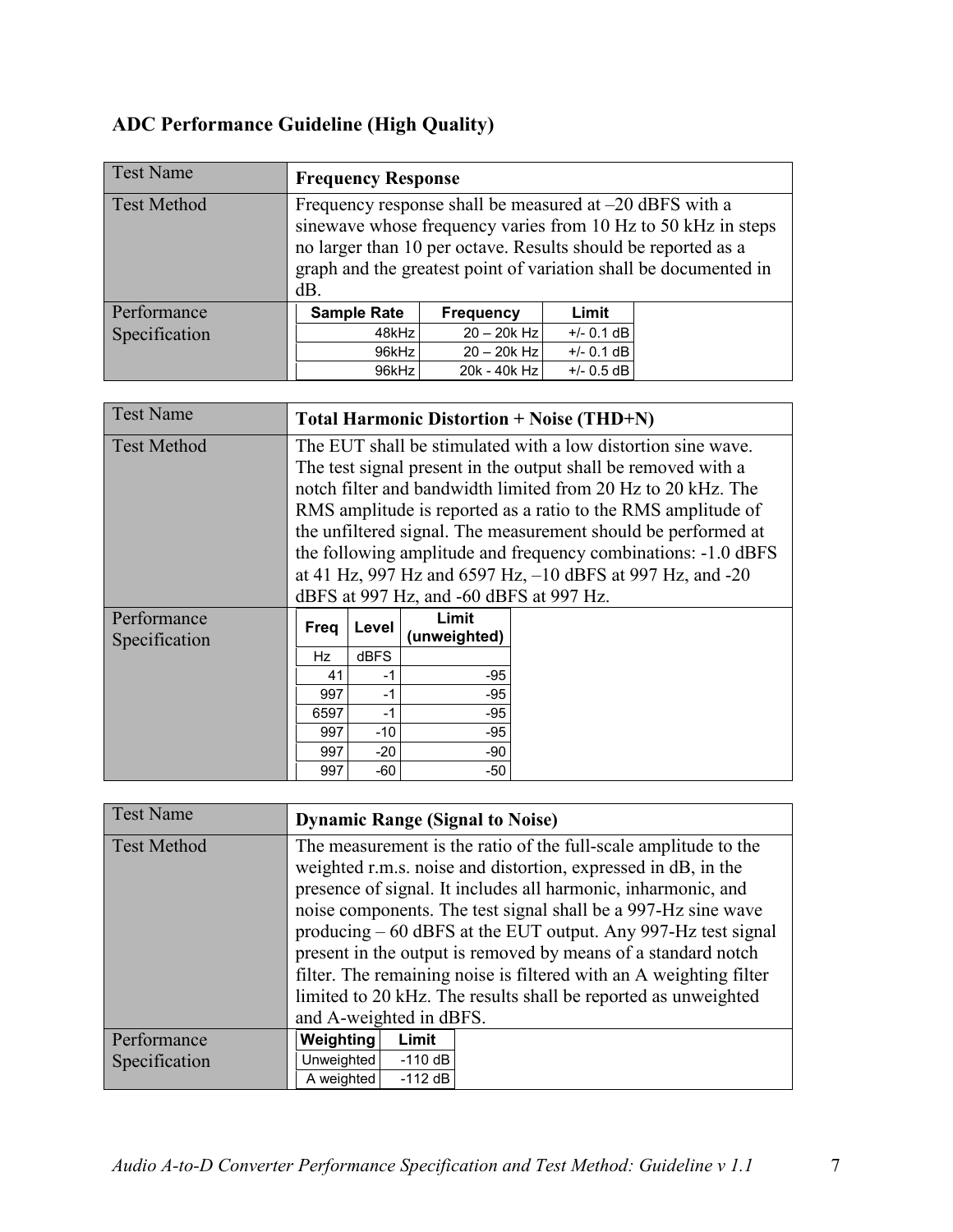<span id="page-7-0"></span>

| <b>Test Name</b>   | <b>Cross-Talk</b>                                               |           |                                                                  |  |
|--------------------|-----------------------------------------------------------------|-----------|------------------------------------------------------------------|--|
| <b>Test Method</b> |                                                                 |           | One channel of the EUT is driven with a -1 dBFS sinewave. The    |  |
|                    |                                                                 |           | output of the other channels is passed through a narrow bandpass |  |
|                    |                                                                 |           | filter and the maximum amplitude of this frequency appearing in  |  |
|                    |                                                                 |           | any other channel is noted. The measurement is repeated for      |  |
|                    |                                                                 |           | each input channel and the maximum amplitude for all channels    |  |
|                    |                                                                 |           | is determined. The measurement shall be performed at             |  |
|                    | frequencies of 20 Hz, 997 Hz and 20 kHz, and shall be expressed |           |                                                                  |  |
|                    | as a ratio, in dB, between the output of the driven channel and |           |                                                                  |  |
|                    | the channel under test.                                         |           |                                                                  |  |
| Performance        | Frequency                                                       | Limit     |                                                                  |  |
| Specification      | 20 Hz                                                           | $-110$ dB |                                                                  |  |
|                    | 997 Hz                                                          | $-110$ dB |                                                                  |  |
|                    | 20 k Hz                                                         | $-105$ dB |                                                                  |  |

<span id="page-7-1"></span>

| <b>Test Name</b>   | <b>Common-Mode Rejection Ratio (CMRR)<sup>5</sup></b>                                                                                                                                                                                                                                                                                                                                 |  |  |  |  |
|--------------------|---------------------------------------------------------------------------------------------------------------------------------------------------------------------------------------------------------------------------------------------------------------------------------------------------------------------------------------------------------------------------------------|--|--|--|--|
| <b>Test Method</b> | The input shall be driven from a sinewave generator whose<br>output impedance is less than 100 Ohms. The amplitude is<br>adjusted to achieve -20 dBFS at the EUT output.                                                                                                                                                                                                              |  |  |  |  |
|                    | The signal generator should then be switched to a common-mode<br>rejection test configuration. Typically this involves the low side<br>signal being directed to the chassis and the high side signal being<br>directed to both the high and low legs routed through well<br>matched resistors (better than .003%). This results in the high<br>and low legs carrying the same signal. |  |  |  |  |
|                    | Substantial attenuation in the output measurement should be seen<br>in this scenario, as the signal on the two legs should cancel $(80 -$<br>90dB of cancellation).                                                                                                                                                                                                                   |  |  |  |  |
|                    | For balanced connections, following the output of the signal<br>generator, the insertion of a 10 ohm resistor is alternated<br>between legs and the leg yielding the highest EUT output level is<br>noted. If the input is unbalanced, the resistor should be inserted<br>on the high side.                                                                                           |  |  |  |  |
|                    | The output shall be measured through a bandpass filter at the<br>stimulus frequency. The resulting RMS value, measured in<br>dBFS, is increased by 20 dB and reported as a positive dB value.                                                                                                                                                                                         |  |  |  |  |
|                    | The measurement should be performed at 60 Hz, 997 Hz and 20<br>kHz.                                                                                                                                                                                                                                                                                                                   |  |  |  |  |

<span id="page-7-2"></span> $<sup>5</sup>$  See the explanatory note about CMRR in appendix B.</sup>  $\overline{a}$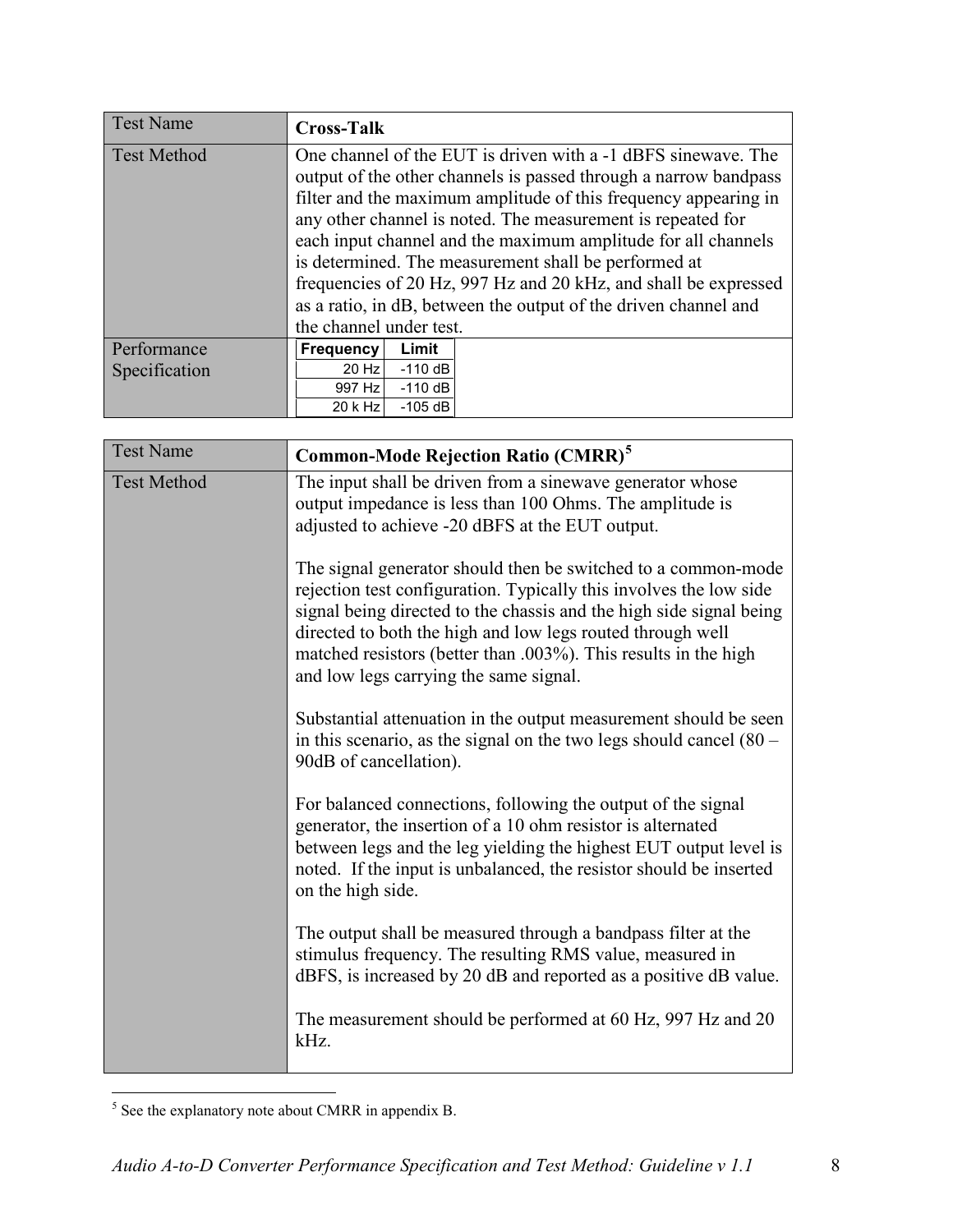|               | Note that the limit is a lower limit, meaning that passing values<br>are those which are greater than the stated limit. |       |  |  |  |
|---------------|-------------------------------------------------------------------------------------------------------------------------|-------|--|--|--|
| Performance   | <b>Frequency</b><br>Limit                                                                                               |       |  |  |  |
| Specification | 60 Hz                                                                                                                   | 70 dB |  |  |  |
|               | 997 Hz                                                                                                                  | 70 dB |  |  |  |
|               | $20$ k Hz                                                                                                               | 50 dB |  |  |  |

<span id="page-8-0"></span>

| <b>Test Name</b>   | Low Frequency Intermodulation Distortion (LF IMD) |          |                                                                                                                                                                                                                                                                                                                                                                                                                                                                |  |
|--------------------|---------------------------------------------------|----------|----------------------------------------------------------------------------------------------------------------------------------------------------------------------------------------------------------------------------------------------------------------------------------------------------------------------------------------------------------------------------------------------------------------------------------------------------------------|--|
| <b>Test Method</b> | amplitude of the 7993 Hz tone.                    |          | IM measurements shall be performed with a twin tone signal<br>consisting of 41 Hz and 7993 Hz in a 4:1 amplitude ratio. When<br>summed the signal shall equal -1 dBFS at EUT output. The<br>modulation sidebands below the 7993 Hz tone shall be measured<br>by passing the signal through a 2 kHz high-pass filter and then<br>demodulating, filtering and summing the sidebands. The<br>resulting value shall be reported as a decibel value relative to the |  |
| Performance        | Frequency                                         | Limit    |                                                                                                                                                                                                                                                                                                                                                                                                                                                                |  |
| Specification      | LF sum                                            | $-90$ dB |                                                                                                                                                                                                                                                                                                                                                                                                                                                                |  |

<span id="page-8-1"></span>

| <b>Test Name</b>   | <b>High Frequency Intermodulation Distortion (HF IMD)</b>                                                                                                                                                                                                                                                                                                                                                                               |           |  |  |
|--------------------|-----------------------------------------------------------------------------------------------------------------------------------------------------------------------------------------------------------------------------------------------------------------------------------------------------------------------------------------------------------------------------------------------------------------------------------------|-----------|--|--|
| <b>Test Method</b> | IM measurements shall be performed with a twin tone signal<br>consisting of 20 kHz and 18 kHz in a 1:1 amplitude ratio. When<br>summed the signal shall equal -1 dBFS. The RMS sum of<br>second- and third-order in-band difference frequency<br>components (ie. $2k$ , 186, $22k$ ) in the output are measured with a<br>spectrum analyzer or narrow band-pass filter and reported in dB<br>relative to the amplitude of the stimulus. |           |  |  |
| Performance        | Frequency                                                                                                                                                                                                                                                                                                                                                                                                                               | Limit     |  |  |
| Specification      | HF sum                                                                                                                                                                                                                                                                                                                                                                                                                                  | $-100$ dB |  |  |

<span id="page-8-2"></span>

| <b>Test Name</b>   | <b>Amplitude Linearity</b>                                    |                                                             |                                                          |  |  |
|--------------------|---------------------------------------------------------------|-------------------------------------------------------------|----------------------------------------------------------|--|--|
| <b>Test Method</b> |                                                               | A 997 Hz sinewave shall be swept from -5 dBFS to -105 dBFS, |                                                          |  |  |
|                    |                                                               |                                                             | in steps no larger than 5dB. The amplitude of the output |  |  |
|                    | sinewave is measured using a narrow bandpass filter. The      |                                                             |                                                          |  |  |
|                    | deviation in the measured amplitude relative to the the input |                                                             |                                                          |  |  |
|                    | amplitude is reported as a standard deviation value in dB.    |                                                             |                                                          |  |  |
| Performance        |                                                               | Limit                                                       |                                                          |  |  |
| Specification      | Standard Deviation                                            | $0.05$ dB                                                   |                                                          |  |  |

<span id="page-8-3"></span>

| <b>Test Name</b>   | <b>Spurious Inharmonic Signals</b>                                                                                                                                                                                                                |
|--------------------|---------------------------------------------------------------------------------------------------------------------------------------------------------------------------------------------------------------------------------------------------|
| <b>Test Method</b> | A 997 Hz sinewave shall be applied at -1 dBFS. The output<br>spectrum shall be measured with a 32k point fast Fourier<br>transform (FFT) using a Rife-Vincent 5 window. The largest<br>inharmonic component across all channels between 50 Hz and |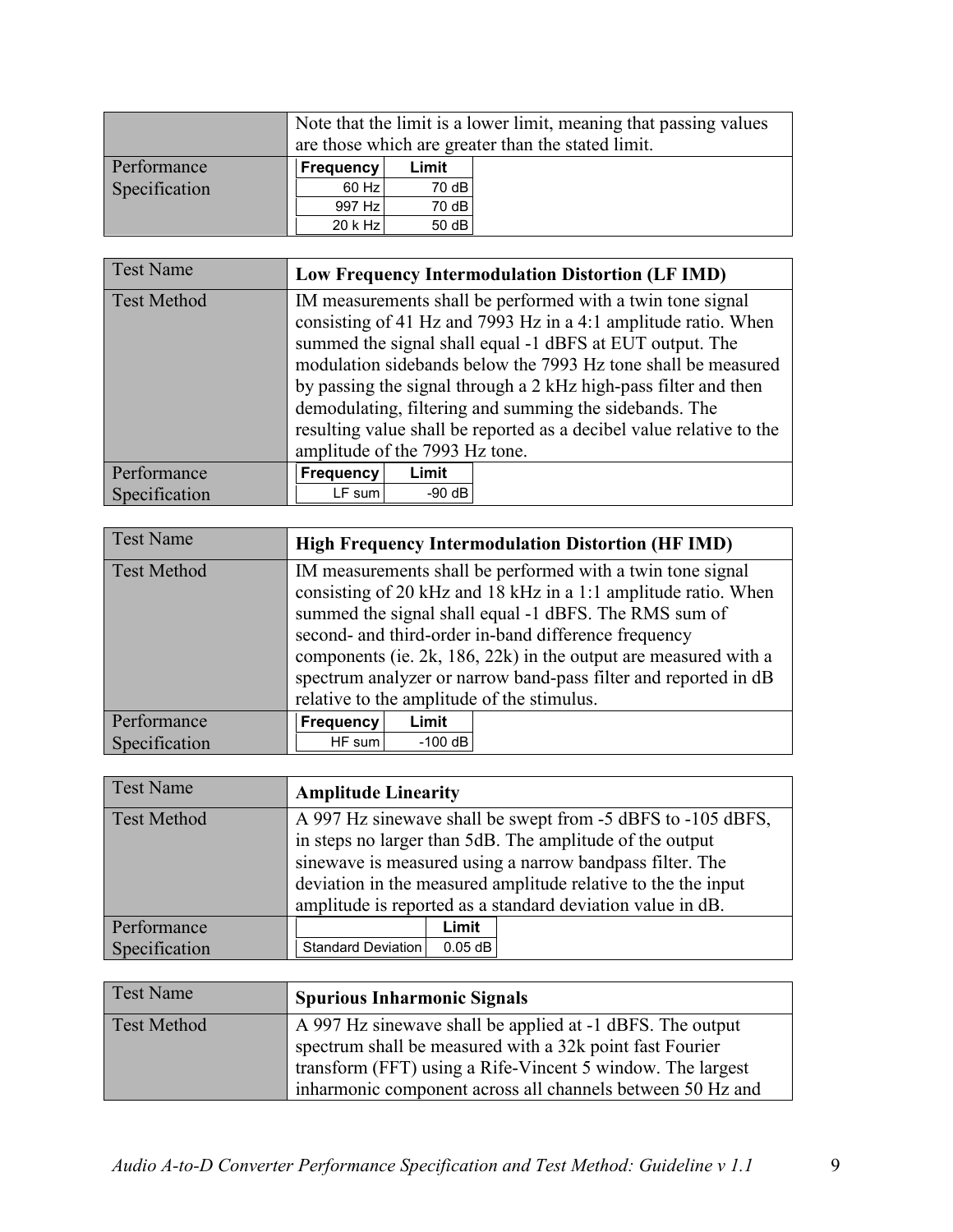|               | 24 kHz is reported in dBFS. <sup>6</sup> |       |  |  |  |
|---------------|------------------------------------------|-------|--|--|--|
| Performance   | <b>Frequency</b>                         | Limit |  |  |  |
| Specification | 50Hz - 24 kHz   -130 dBFS                |       |  |  |  |

<span id="page-9-0"></span>

| <b>Test Name</b>             | Alias Rejection <sup>7</sup>                                                                                                                                                                                                                                                                                                                                                                                                                                                                                      |  |  |  |
|------------------------------|-------------------------------------------------------------------------------------------------------------------------------------------------------------------------------------------------------------------------------------------------------------------------------------------------------------------------------------------------------------------------------------------------------------------------------------------------------------------------------------------------------------------|--|--|--|
| <b>Test Method</b>           | The device is stimulated with a variable frequency sine wave at -<br>10 dBFS. Beginning at half the sample rate, the frequency is<br>swept until it reaches 200 kHz. The rms amplitude at the<br>converter output, increased by 10 dB, is graphed. Results are<br>reported as the lowest frequency at which the alias component<br>was equal to or greater in amplitude than all other alias<br>components across the frequency range tested. Amplitude is<br>expressed relative to the stimulus amplitude in dB. |  |  |  |
| Performance<br>Specification | Limit<br><b>SR</b><br>$48$ kHz<br>-80<br>96 kHz<br>-80                                                                                                                                                                                                                                                                                                                                                                                                                                                            |  |  |  |

<span id="page-9-1"></span>

| <b>Test Name</b>   | <b>Sync Input Jitter Susceptibility</b>                                                                                                                                                                                                                                                                                                                                                                                                                                                                                                                                                                                                                                                            |                 |                 |  |  |
|--------------------|----------------------------------------------------------------------------------------------------------------------------------------------------------------------------------------------------------------------------------------------------------------------------------------------------------------------------------------------------------------------------------------------------------------------------------------------------------------------------------------------------------------------------------------------------------------------------------------------------------------------------------------------------------------------------------------------------|-----------------|-----------------|--|--|
| <b>Test Method</b> | The converter input is driven with a -3 dBFS sinewave at one-<br>fourth the sampling frequency. The clock reference input (not the<br>D/A converter input, if applicable) is driven with a signal whose<br>phase is jittered with a 40 ns p-p sine-wave whose frequency<br>varies from 62.5 Hz to 8 kHz in octave steps. The output<br>spectrum is measured using an FFT at each step and the results<br>overlaid. The peak value of each sideband component generated<br>by its associated jitter frequency ( <i>i.e.</i> Measured Frequency<br>below) is reported. The measurements are repeated with a 997<br>Hz input to the converter. Results are expressed as dBFS for<br>each octave step. |                 |                 |  |  |
| Performance        |                                                                                                                                                                                                                                                                                                                                                                                                                                                                                                                                                                                                                                                                                                    |                 |                 |  |  |
| Specification      | 12 kHz                                                                                                                                                                                                                                                                                                                                                                                                                                                                                                                                                                                                                                                                                             |                 |                 |  |  |
|                    | <b>Jitter</b>                                                                                                                                                                                                                                                                                                                                                                                                                                                                                                                                                                                                                                                                                      | <b>Measured</b> | <b>Measured</b> |  |  |
|                    | Frequency                                                                                                                                                                                                                                                                                                                                                                                                                                                                                                                                                                                                                                                                                          | Frequency       | Limit           |  |  |
|                    | 8 kHz                                                                                                                                                                                                                                                                                                                                                                                                                                                                                                                                                                                                                                                                                              | 4 kHz           | $-120$ dBFS     |  |  |
|                    | 4 kHz                                                                                                                                                                                                                                                                                                                                                                                                                                                                                                                                                                                                                                                                                              | 8 kHz           | $-110$ dBFS     |  |  |
|                    | $2$ kHz                                                                                                                                                                                                                                                                                                                                                                                                                                                                                                                                                                                                                                                                                            | $10$ kHz        | $-110$ dBFS     |  |  |
|                    | $1$ kHz                                                                                                                                                                                                                                                                                                                                                                                                                                                                                                                                                                                                                                                                                            | $11$ kHz        | $-110$ dBFS     |  |  |
|                    | 500 Hz                                                                                                                                                                                                                                                                                                                                                                                                                                                                                                                                                                                                                                                                                             | 11.5 kHz        | $-100$ dBFS     |  |  |
|                    | 250 Hz                                                                                                                                                                                                                                                                                                                                                                                                                                                                                                                                                                                                                                                                                             | 11.75 kHz       | $-85$ dBFS      |  |  |
|                    | 125 Hz                                                                                                                                                                                                                                                                                                                                                                                                                                                                                                                                                                                                                                                                                             | 11.875 kHz      | $-70$ dBFS      |  |  |
|                    | 63 Hz                                                                                                                                                                                                                                                                                                                                                                                                                                                                                                                                                                                                                                                                                              | 11.937 kHz      | $-60$ dBFS      |  |  |
|                    | 997 Hz                                                                                                                                                                                                                                                                                                                                                                                                                                                                                                                                                                                                                                                                                             |                 |                 |  |  |

<span id="page-9-2"></span> $6$  Application Note: The FADGI process averaged eight 32k point FFTs using power averaging and utilizes a table sweep to eliminate the harmonic components from being displayed.  $\overline{a}$ 

<span id="page-9-3"></span> $7$  See the explanatory note about Alias Rejection in appendix B.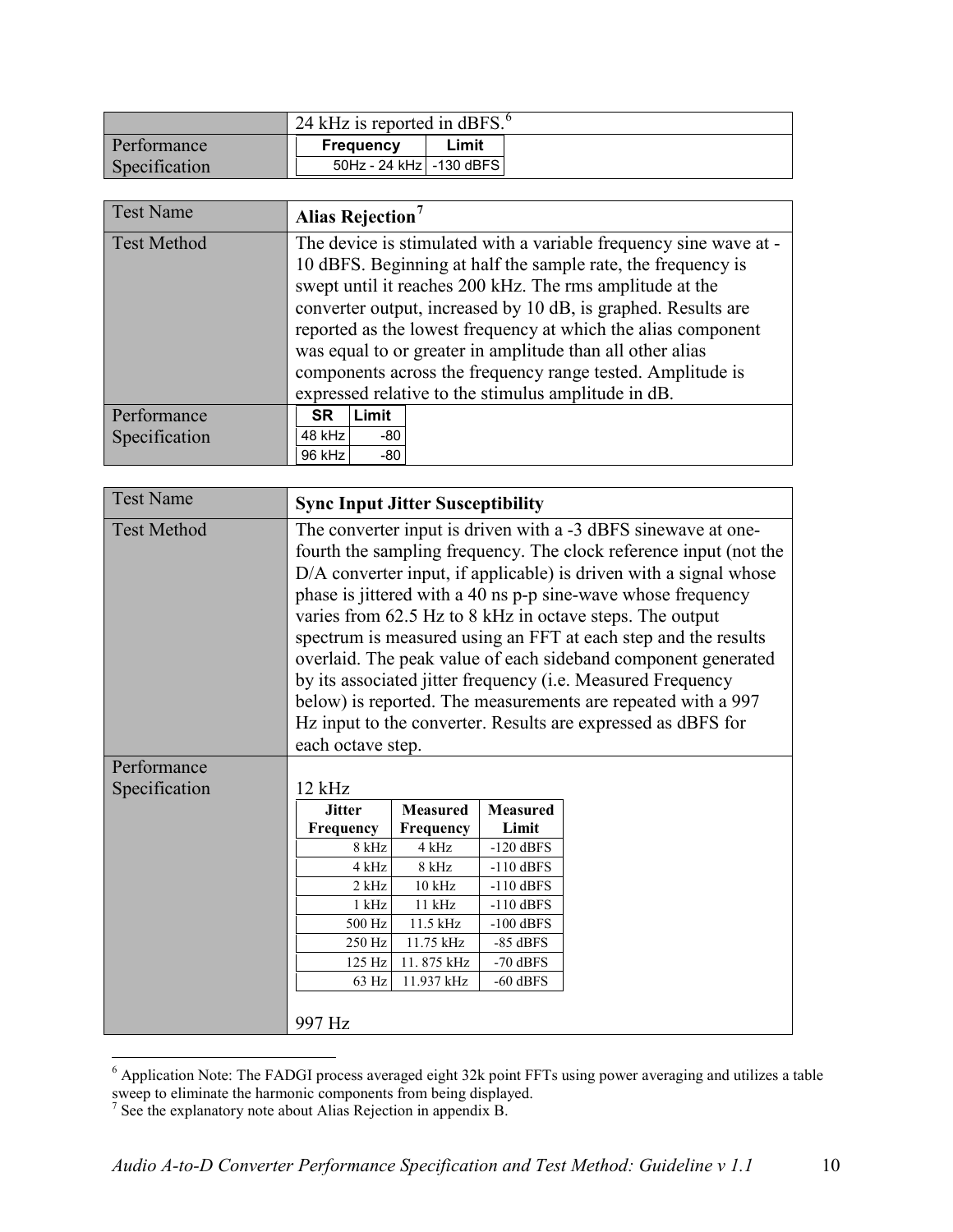| <b>Jitter</b><br>Frequency | <b>Measured</b><br>Frequency | <b>Measured</b><br>Limit |
|----------------------------|------------------------------|--------------------------|
| 500 Hz                     | 497 Hz                       | $-110$ dBFS              |
| $250$ Hz                   | 747 Hz                       | $-100$ dBFS              |
| 125 Hz                     | 872 Hz                       | $-90$ dBFS               |
| $63$ Hz                    | 934 Hz                       | $-80$ dBFS               |

<span id="page-10-0"></span>

| <b>Jitter Transfer Gain</b>                                                                                                                                                                                                                                      |  |  |  |  |                                                                     |  |  |  |  |  |
|------------------------------------------------------------------------------------------------------------------------------------------------------------------------------------------------------------------------------------------------------------------|--|--|--|--|---------------------------------------------------------------------|--|--|--|--|--|
| The converter input is driven with a -3 dBFS sinewave at 997<br>Hz. The clock reference input shall be driven with a signal<br>whose phase is jittered with a 40 ns p-p sine-wave jitter signal<br>whose frequency varies from 62.5 Hz to 8 kHz in octave steps. |  |  |  |  |                                                                     |  |  |  |  |  |
|                                                                                                                                                                                                                                                                  |  |  |  |  | The p-p jitter at the output shall be measured at each step and the |  |  |  |  |  |
|                                                                                                                                                                                                                                                                  |  |  |  |  | results shall be graphed. Results shall also report the maximum     |  |  |  |  |  |
|                                                                                                                                                                                                                                                                  |  |  |  |  | p-p jitter value in ns.                                             |  |  |  |  |  |
| Limit                                                                                                                                                                                                                                                            |  |  |  |  |                                                                     |  |  |  |  |  |
| $<$ 20ns p-p                                                                                                                                                                                                                                                     |  |  |  |  |                                                                     |  |  |  |  |  |
|                                                                                                                                                                                                                                                                  |  |  |  |  |                                                                     |  |  |  |  |  |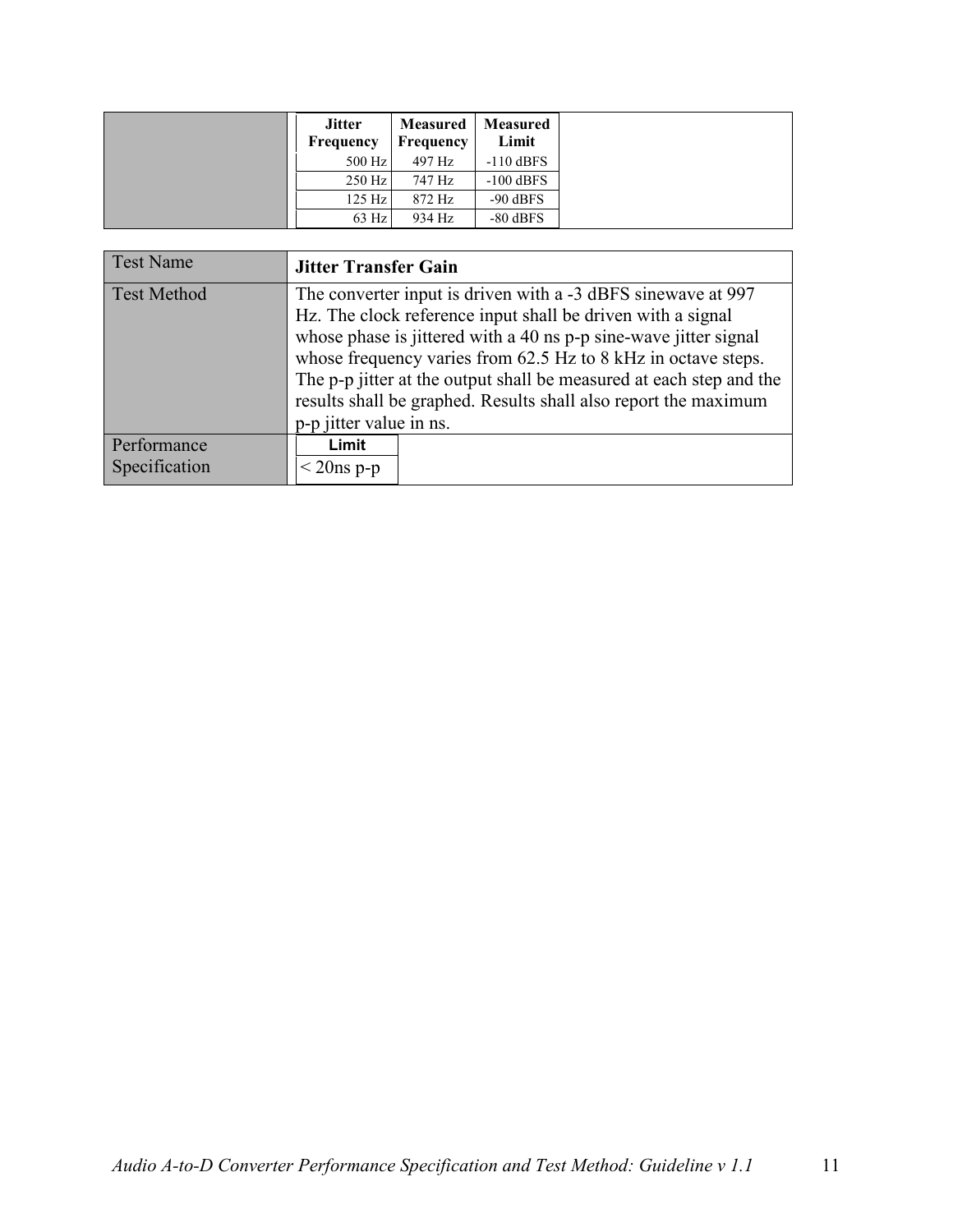# <span id="page-11-0"></span>**Appendix A. Definitions and Specifications: High-Quality-Level Testing of ADCs**

#### <span id="page-11-1"></span>**1. Analyzer Specifications**

#### **1.1 Standard Notch Filter**

The standard notch filter shall have a quality factor Q of at least 1.2 and not more than 3, where Q is defined as the ratio of the center frequency to the difference between the –3 dB frequencies. Multistage notch filters are acceptable if their combined Q measures within these limits using this definition

#### **1.2 Standard Bandpass Filter**

The standard band-pass filter shall conform to the class 1 or class 2 response limits described in IEC 61260-1. The attenuation shall be at least 30 dB one octave away from the filter center frequency, and at least 60 dB three octaves away.

NOTE A filter complying with ANSI S1.11-2004 Class 2 requirements with a bandwidth designator b of 2 (that is, a half-octave filter) easily meets this requirement.

If the EUT is very noisy, certain measurements may benefit from the use of a band-pass filter centered on the test frequency to achieve accurate results. Where such measurements are made using a band-pass filter, this shall be noted.

#### **1.3 Narrow Bandpass Filter**

A narrow bandpass filter shall have a bandwidth of at least 1/12 octave or a Q of 17.

#### **1.4 THD + N type Distortion Analyzer Specifications**

All total harmonic distortion plus noise (THD  $+$  N) type distortion analyzers used for measurements in this standard shall utilize a notch filter having an electrical Q of at least 1 and not more than 5. This value shall be verified by measuring the  $-3$  dB frequencies and computing the ratio of the center frequency to the difference between the  $-3$  dB frequencies. Multistage notch filters shall be acceptable if their combined Q measures within these limits using this definition. High-pass or band-pass filters should not be part of the measurement path unless specifically required for the test being performed. While such filters may not respond to harmonics only, to be acceptable they must respond to noise, since distortion products which alias in frequency will appear at inharmonic frequencies.

#### <span id="page-11-2"></span>**2. Signal Generator Specifications**

#### **2.1 Signal Generator Impedance**

Unless otherwise specified, the analog signal generators used for measurements in this standard shall have an output impedance of 50 Ohms or less.

#### **2.2 Frequency Accuracy**

Signal generators used for measurements in this standard shall provide control over frequency with an accuracy of at least 0,05 %. Alternatively, the frequency may be measured with a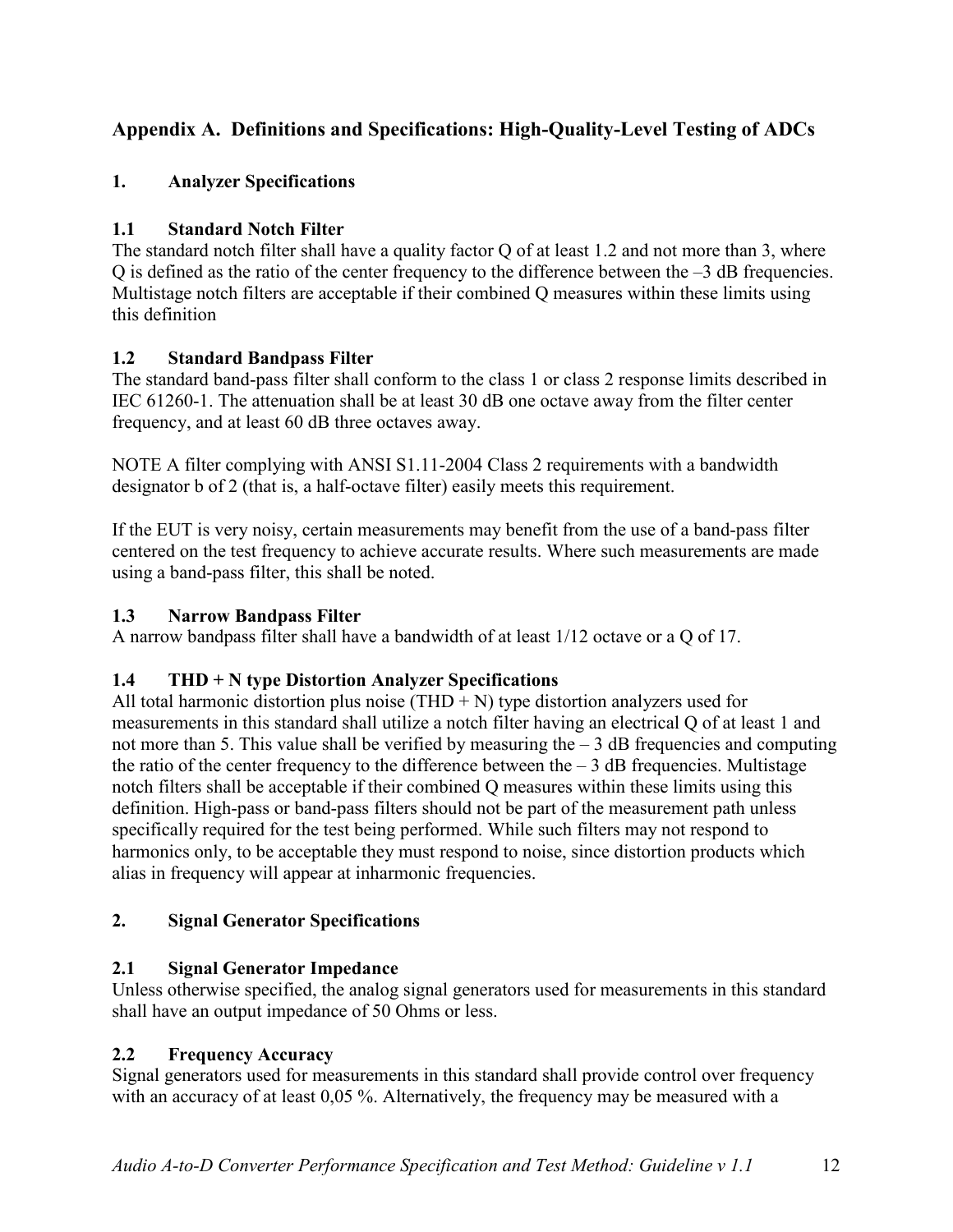frequency counter and adjusted to be within the required accuracy. The frequency adjustment resolution shall be adequate to produce the frequencies specified in the appropriate test.

## <span id="page-12-0"></span>**3. Equipment-Under-Test (EUT) Settings**

### **3.1 General Equipment Settings**

The equipment controls shall be set to their normal operating positions except where noted. The switches and controls of the equipment under test (EUT) shall be consistent for all measurements in this standard.

### **3.2 Emphasis Settings**

If any emphasis is provided, it shall be set to the manufacturer's recommended position. This setting shall be clearly indicated in the specifications. If a recommended position is not stated by the manufacturer, emphasis shall not be used. If desired, some measurements may be repeated with other settings, but measurements so obtained shall be clearly indicated as supplementary and shall be reported in addition to the results of the same tests performed using the recommended position.

### **3.3 Dither Settings**

If a dither is provided, it shall be turned on, and this fact shall be clearly indicated in the specifications. If desired, some measurements may be repeated without dither. Measurements so obtained shall be clearly indicated as supplementary and shall be reported in addition to the results of the same tests performed with dither.

#### **3.4 Limiter and Compression Settings**

If selectable limiter or compression circuits are included in the EUT, they shall be disabled. If their effect may be measured with additional tests, the results shall be reported separately.

## **3.5 Device preconditioning**

The device shall be connected under normal operating conditions for the manufacturer-specified preconditioning period prior to any measurements being performed. This condition is intended to allow the device to stabilize. If no preconditioning period is specified by the manufacturer, a 5 min period shall be assumed. Should operational requirement preclude preconditioning, the manufacturer shall so state.

#### **3.6 Power interruption**

Should power to the device be interrupted during the measurements, sufficient time shall be allowed for restabilization to occur.

## **3.7 Clock Reference Settings**

The clock reference shall be set to internal for all tests with the exception of Jitter Susceptibility and Jitter Transfer Gain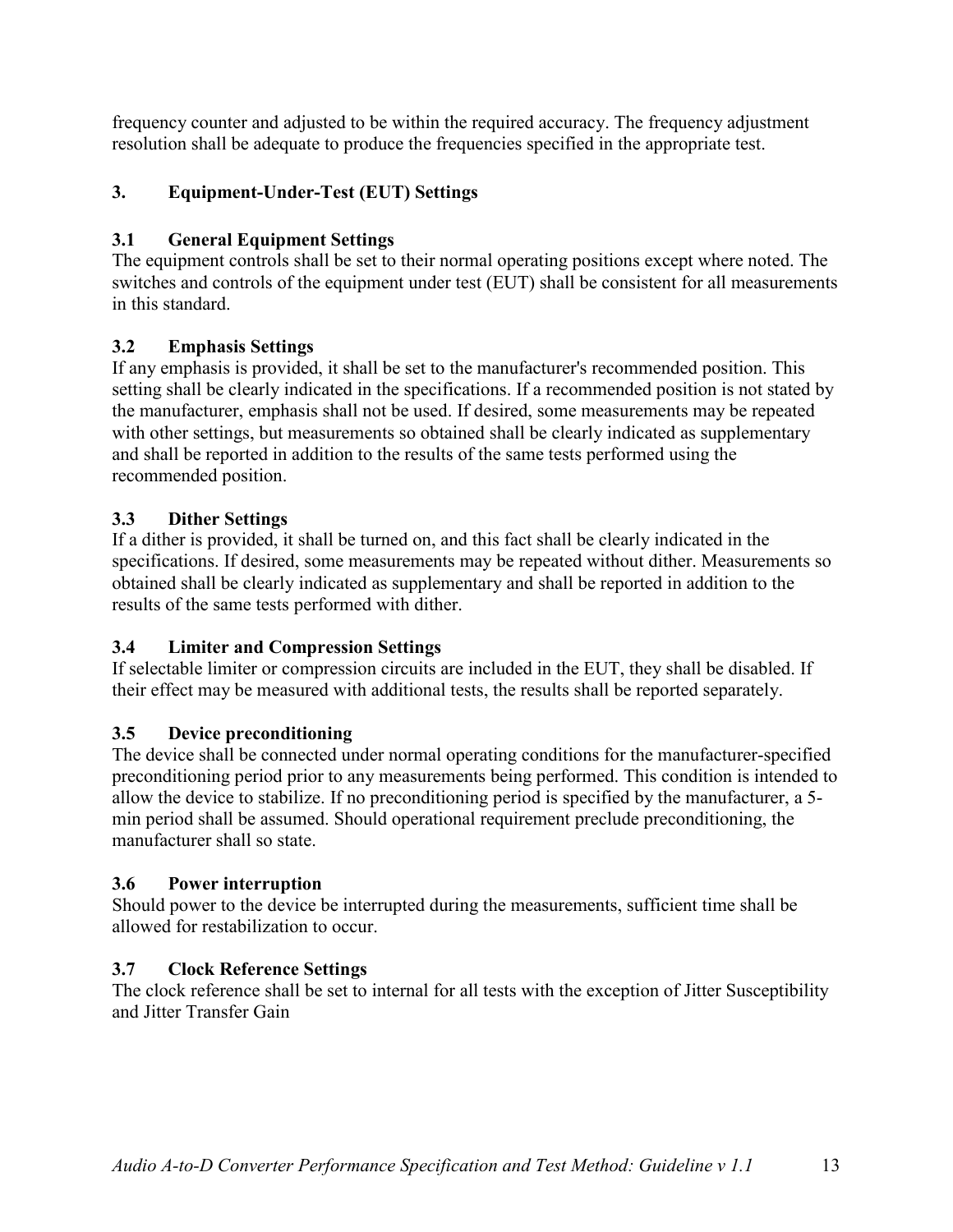#### **3.8 External Clock Interface**

Where external clocking is utilized (i.e. Jitter Susceptibility and Jitter Transfer Gain), the interface used should be an interface dedicated to clock reference interface as opposed to clocking using an interface used for digital-to-analog conversion.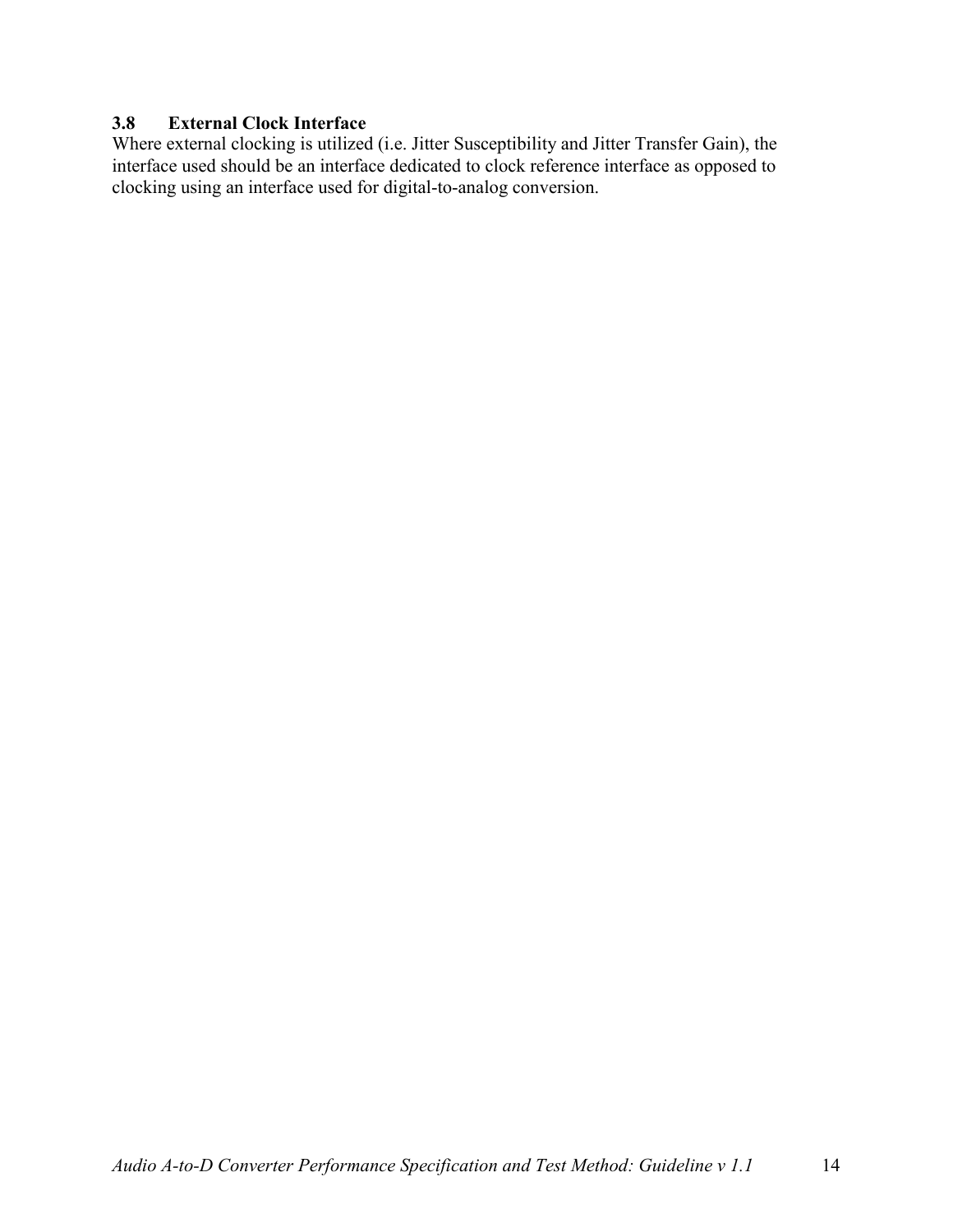# <span id="page-14-0"></span>**Appendix B. Explanatory notes for CMRR and Alias Rejection**

#### <span id="page-14-1"></span>**1. Explanatory note re: CMRR**

In an effort to clarify this test the following two figures are provided. The first figure is from a paper authored by Bill Whitlock, titled Design of High-Performance Balanced Audio Interfaces, and found at [http://sound.westhost.com/articles/balanced-interfaces.pdf.](http://sound.westhost.com/articles/balanced-interfaces.pdf) This signal diagram visualizes the CMRR test method language.



*Figure: CMRR test signal diagram* 

The second figure is a photograph of a box made by Phillip Sztenderowicz. The four momentaryon push-buttons, when pressed, are connected to 600 Ohm and 10 Ohm resistors. This box is placed in between the signal generator and the device under test in order to perform the CMRR test method.



*Figure: Box made by Phillip Sztenderowicz to perform CMRR test* 

#### <span id="page-14-2"></span>**2. Explanatory comment re: Alias Rejection**

The figure on the next page shows that the calculation is performed by finding the highest aliasing component beyond the initial achievement of alias suppression, and then finding where that matches the sweep that occurs as part of the initial alias suppression. The level is reported as -72 dB and the frequency is reported as 63.1 kHz.